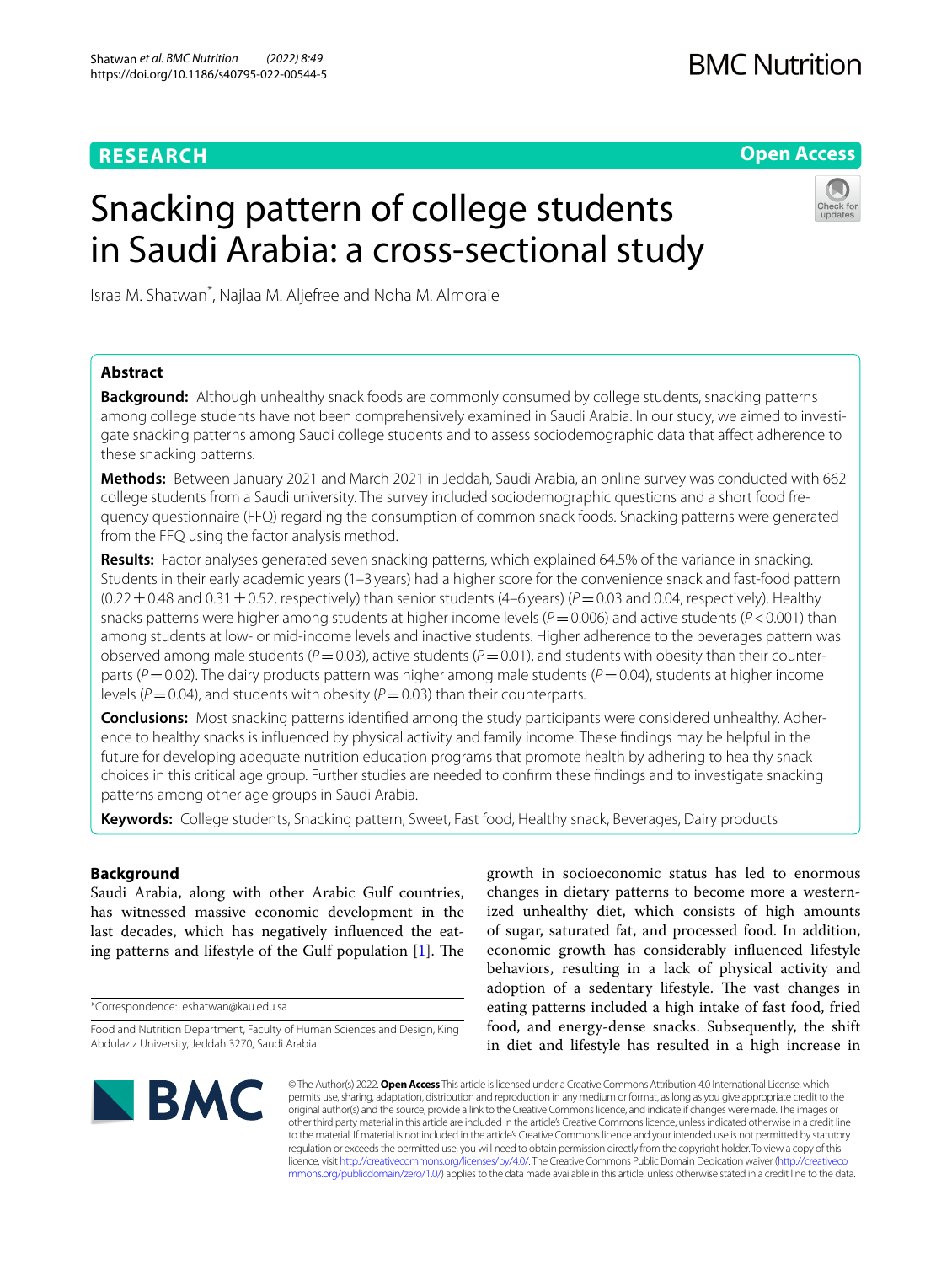non-communicable diseases, such as obesity and type 2 diabetes, among these populations  $[1-3]$  $[1-3]$ .

Snack foods were mostly considered unhealthy eating habits in previous research  $[4, 5]$  $[4, 5]$  $[4, 5]$  $[4, 5]$  $[4, 5]$ . Food items that are high in fat, sugar, and total calories, such as chocolate and potato chips, are commonly consumed as snacks [[6\]](#page-8-2). Prior research has shown that snack intake may be associated with obesity and metabolic syndrome [\[7](#page-8-3)[–9](#page-8-4)]. Other studies have reported contradictory fndings [\[10](#page-8-5)]. Indeed, various defnitions and strategies have been used to defne and measure snacks in previous research, which has resulted in contradictory fndings regarding the efect of snacks on health [\[11](#page-8-6)]. Snack intake is a common global behavior among young adults. For example, daily snack consumption was highly prevalent among university students in Lebanon (50%), China (30%), Malaysia (50%), India (54%), and Saudi Arabia (30%) [\[6,](#page-8-2) [10](#page-8-5), [12](#page-8-7)[–14](#page-8-8)]. College students are at an age when many changes take place in their lives, including spending a lot of time away from home and staying at university campuses. This transition mainly infuences eating habits, undesirably contributing to weight gain, which may have signifcant consequences in the future, as weight gain in young adults' life span is considered a considerable risk factor for obesity in late adulthood. Thus, promoting healthy eating habits is crucial to this population, as they would carry on these behaviors in the future [[15](#page-8-9)[–17](#page-8-10)].

Prior research was mostly focused on the impact of a particular nutrient or food group on illness; however, assessing the infuence of overall dietary patterns generate accurate and comprehensive fndings on the nutritional status and its relationship with various illnesses. Factor analysis is a method used to deduce dietary patterns by grouping variables that have identical attributes together; thus, conceivably explaining the overall nutritional status of a particular population  $[18]$  $[18]$ . Consequently, assessing snacking patterns among college students using factor analysis is crucial to exhibit the intricacy of the intake of various food groups and may possibly produce important nutritional recommendations. In Saudi Arabia, despite the high intake of snacks among young adults, snacking patterns among college students have not been comprehensively examined. Therefore, the current study aimed to investigate snacking patterns among Saudi college students and to examine their association with sociodemographic characteristics.

## **Methods**

## **Ethics statements**

The study protocol was approved by the Biomedical Ethics Research Committee of King Abdul-Aziz University (reference number: 9-21) and was conducted in accordance with the Declaration of Helsinki. All participants were informed of the study purpose and signed a consent form.

## **Study design and participants**

This cross-sectional survey was conducted between January 2021 and March 2021 in Jeddah, Saudi Arabia to investigate snacking patterns among Saudi college students. According to the Deanship of Admission and Registration at King Abdulaziz University, the total number of students in 2019 was  $80,000$  [\[19](#page-8-12)]. The sample size calculator suggested that the required sample size to achieve sufficient statistical power was 659, which was based on a response distribution of 50%, a 5% margin error, and 99% confidence level [\[20](#page-8-13)]. The inclusion criteria were college students, full-time students for all academic years, students aged between 18 and 29years, and students of both sexes. Pregnant or breastfeeding women, students on any form of medication, and students with any known chronic diseases were excluded. Any participants who provided missing information on FFQ were excluded; however, all 662 college students fully completed the questionnaire. The survey was administered via an Internet questionnaire platform.

#### **Demographic and lifestyle questionnaires**

The students were recruited via university e-mail, and the invitation sheet demonstrated the essential statement outline of the study and a link to the online survey. Data was collected through an online survey, whereas the teaching was conducted both on campus and online because of the COVID-19 pandemic. We collected each student's general information, such as sex, age, academic year, monthly household income (<5000, 5000–15,000, >15,000 SR), and physical activity (inactive or active). The questionnaires have been described in detail elsewhere  $[21]$ .

#### **Anthropometric data**

All height (cm) and weight (kg) measurements were selfreported. Body mass index (BMI: weight/height<sup>2</sup>, kg/m<sup>2</sup>) was determined and classifed according to the World Health Organization assessment [\[22](#page-8-15)].

#### **Food frequency questionnaire**

Consumption of snack foods and beverages that included 27 food items was collected using a validated and reliable food frequency questionnaire (FFQ)  $[16]$  $[16]$  $[16]$ . The definition of snacks was written to ensure that students knew what we meant. Participants were asked about their consumption over the past month, according to a 9-grade scale (Never or less than once a month/ 1-3 times a month/ Once a week/ 2-4 times a week/ 5-6 times a week/ Once a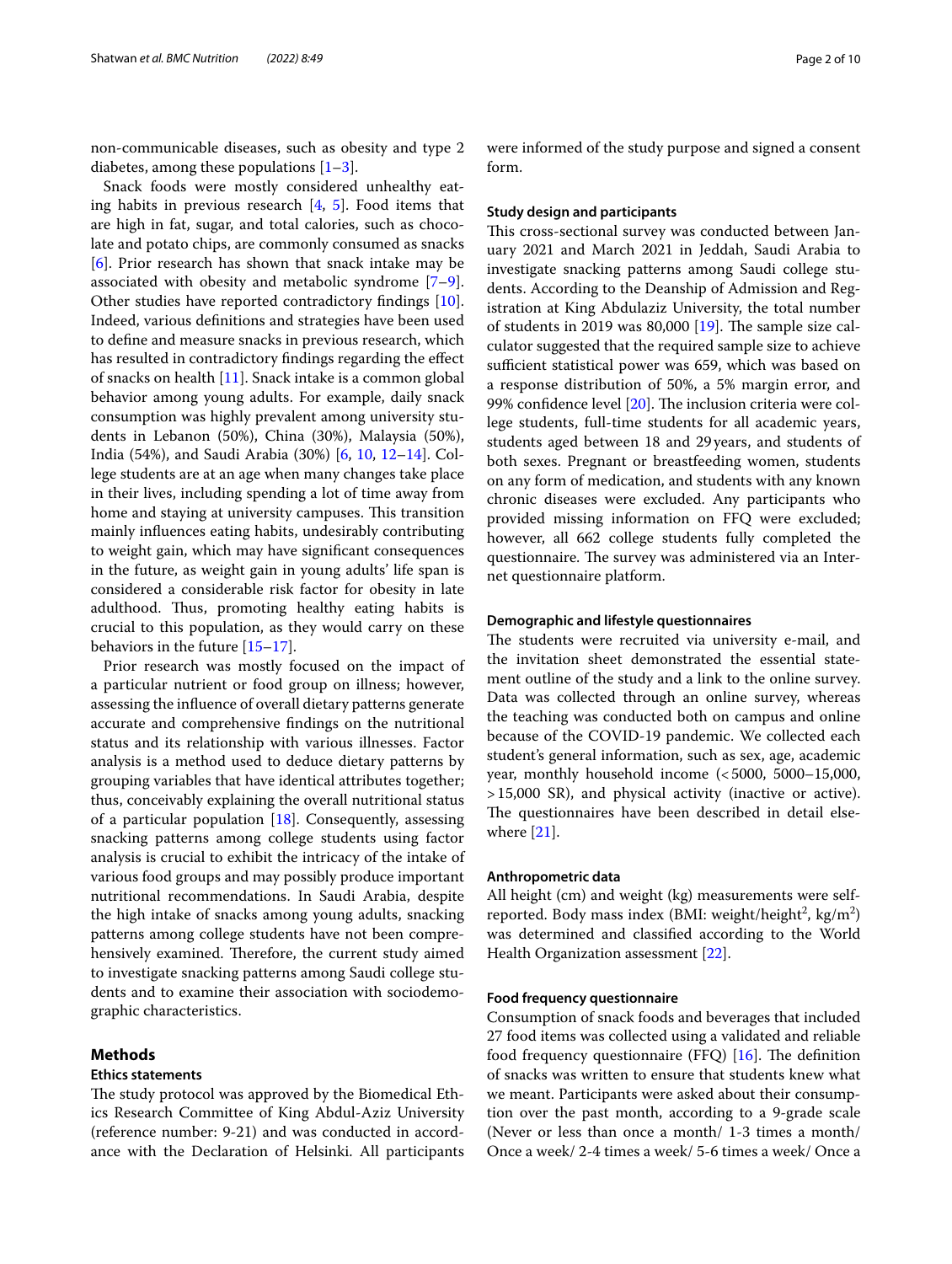day/ 2-3 times a day/ 4-5 times a day/ More than 6 times a day).

### *Food categories*

Snack food items included in the FFQ were grouped according to the main food categories [[11\]](#page-8-6) as follows:

- 1- fruit and vegetables (3 items) including fruit juices, fruit, and vegetables.
- 2- cafeinated drinks (3 items) including energy drinks, coffee, and tea.
- 3- sweetened energy-dense beverages (2 items) including energy drinks and soft drinks.
- 4- sweets (5 items) including chocolate candy bars, cookies, pastries, pudding, and ice cream.
- 5- dairy products (6 items) including milk, alternative milk substitutes, chocolate milk drinks, Greek yogurt, regular yogurt, and cheese.
- 6- grains (4 items) including cereal, sandwiches, granola, and pasta.
- 7- fast food (4 items) including burgers, fries, sausage, and pizza
- 8- chips.

Food category scores were calculated separately. The participants' response for each food item was recorded according to the 9-grade scale (never or less than once monthly, 1–3 times per month, once per week, 2-4 times per week, 5-6 times per week, 1 time per day, or 2 -3 times per day, 4-5 times per day, more than 6 per day). Each item was assigned a score from 0 to 9, zero indicated never or less than once monthly and 9 indicated more than 6 times per day. The total possible score for each item was 9. Subsequently, the sum of the scores for all the items was divided by the number of items included in the category.

#### **Identifcation of dietary pattern**

In the beginning, the Kaiser-Meyer-Olkin Measure (KMO) of Sample Adequacy and the Bartlett Test of Sphericity were used to assess data adequacy. The KMO and Bartlett's sphericity tests confrmed the sample adequacy for factor analysis (KMO=0.84 and *P*<0.001, respectively). To generate dietary patterns, 27 snack food items were entered into factor analysis (principal component)  $[3, 23]$  $[3, 23]$  $[3, 23]$  $[3, 23]$ . The 27 items were fruit juices, fruit, vegetables, energy drinks, coffee, tea, soft drinks, chocolate candy bars, cookies, pastries, pudding, ice cream, milk, alternative milk substitutes, chocolate milk drinks, Greek yogurt, regular yogurt, cheese, cereal, sandwiches, granola, pasta, burgers, fries, sausage, pizza, and chips. For entry into the factor analysis, food groups may be entered by absolute weight in grams, the number of

servings, or percentage of energy intake [[24](#page-8-18)]. Given this, we decided to consider the food variables in terms of the number of servings per day. Thus, the frequency of intake was used to estimate the average of servings per day of each food item consumed, in order to use it in factor analysis.

Orthogonal varimax rotation was applied to obtain factors so that the factors (snacking patterns) were uncorrelated with each other and were easier to interpret. The orthogonal varimax rotation helps to detect specifc structure in the relationships between variables; thus, food variables remain independent of each other. It also reduces the cross-loading of variables  $[25]$  $[25]$ . The eigenvalue and scree plot were applied to decide which factors remained. After evaluating the eigenvalues, snack food items with factor loadings  $\geq$ 0.3 were used to interpret each snacking pattern while eigenvalues >1 were retained. Labeling of the seven snacking patterns was primarily descriptive and based on our interpretation as well as the snack food items with the highest loadings [[26\]](#page-8-20): convenience snack pattern, fast food pattern, sweet snack pattern, healthy snacks pattern, beverages pattern, dairy products and substitutes pattern, and cafeine drink pattern.

#### **Statistical analysis**

Results are presented as the mean $\pm$ standard deviation of the scores. Signifcant diferences in the demographics of the college students across food category scores were assessed using the independent t-test, except for family income, in which one-way analysis of variance was used. Normality distribution was checked for variables and log 10 was applied for skewed data. In addition, an analysis was conducted to estimate the average adherence to the seven snacking patterns identifed by factor analysis using a univariate linear regression model. All analyses were performed using SPSS software, version 28 (IBM Corp.). Statistical signifcance was set at *P*<0.05.

## **Results**

## **Participants' characterization based on the eight snacking categories**

In this study, 662 college students from King Abdulaziz University were included. The eight snacking categories and sociodemographic data of the colleges are pre-sented in Table [1.](#page-3-0) Men had a higher consumption  $(2.60 \pm 1.58)$  of sweetened energy-dense beverages than women  $(2.03 \pm 1.16; P < 0.001)$ ; however, women had a higher consumption  $(2.75 \pm 1.00)$  of sweets than men  $(2.46 \pm 1.05, P=0.01)$ . Significantly higher consumption of fruit and vegetables ( $P = 0.007$ ) and fast food ( $P = 0.01$ ) was observed among higher-income college students than among middle- and low-income students. Active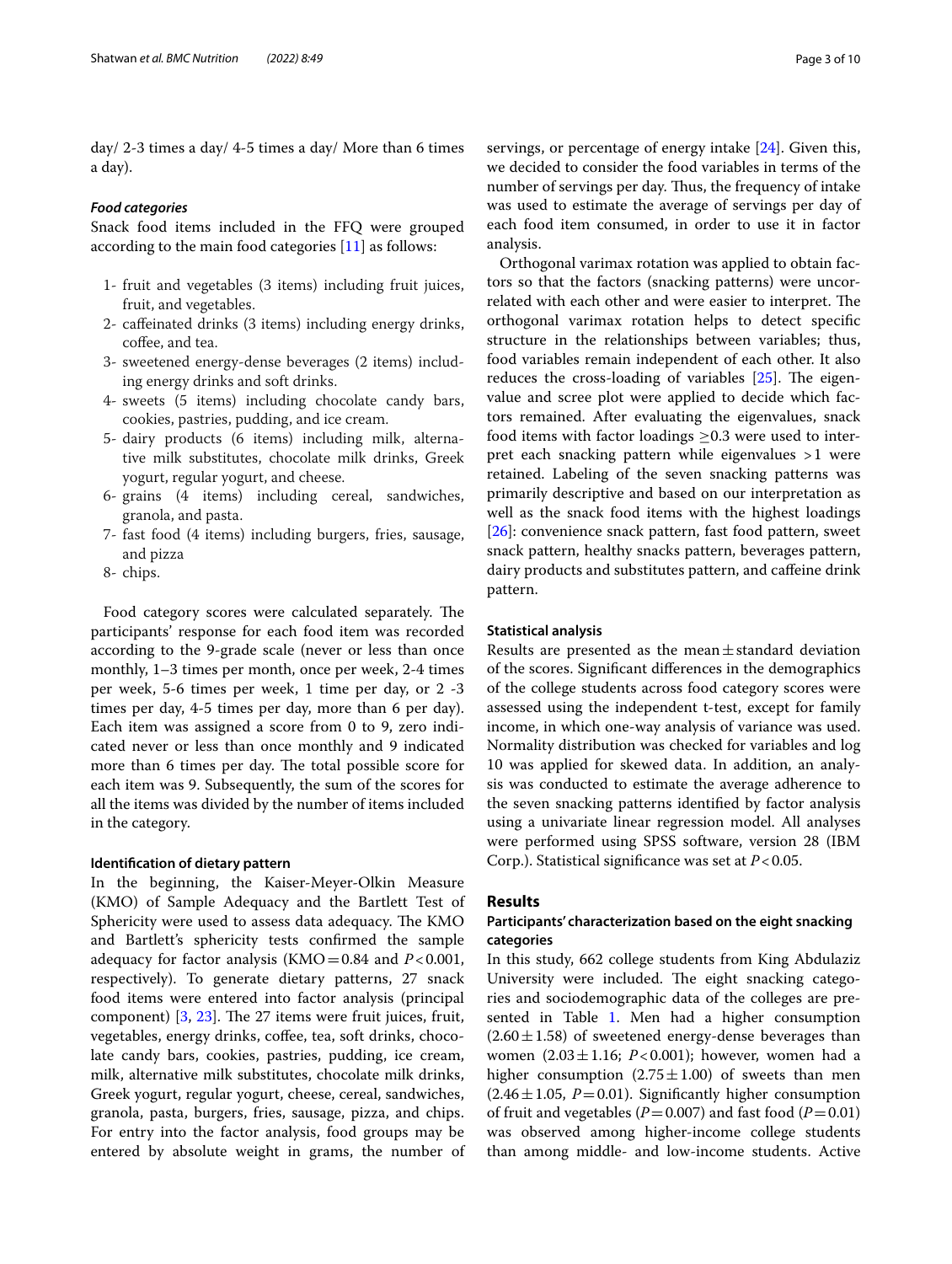|                             | Fruit and vegetables caffeinated drinks Sweetened |                 | energy dense<br>beverages | Dairy products Grains |                 | <b>Fast food</b>                                                | Chips                           | Sweet           |
|-----------------------------|---------------------------------------------------|-----------------|---------------------------|-----------------------|-----------------|-----------------------------------------------------------------|---------------------------------|-----------------|
| Gender                      |                                                   |                 |                           |                       |                 |                                                                 |                                 |                 |
| Male                        | $3.03 \pm 1.43$                                   | $2.82 \pm 1.46$ | $2.60 \pm 1.58$           | $2.20 \pm 0.94$       |                 | $2.01 \pm 0.92$ $2.89 \pm 1.45$ $1.71 \pm 1.33$ $2.46 \pm 1.05$ |                                 |                 |
| Female                      | $3.11 \pm 1.38$                                   | $3.05 \pm 1.27$ | $2.03 \pm 1.16$           | $2.14 \pm 0.86$       | $2.25 \pm 0.93$ | $2.88 \pm 1.29$                                                 | $1.77 \pm 1.34$                 | $2.75 \pm 1.00$ |
| $P$ value                   | 0.59                                              | 0.09            | < 0.001                   | 0.63                  | 0.06            | 0.93                                                            | 0.62                            | 0.01            |
| Age                         |                                                   |                 |                           |                       |                 |                                                                 |                                 |                 |
| $18 - 21$                   | $3.14 \pm 1.36$                                   | $2.99 \pm 1.28$ | $2.05 \pm 1.18$           | $2.17 \pm 0.87$       |                 | $2.22 \pm 0.85$ $2.91 \pm 1.30$ $1.73 \pm 1.32$ $2.74 \pm 1.01$ |                                 |                 |
| $22 - 25$                   | $3.05 \pm 1.42$                                   | $3.05 \pm 1.33$ | $2.20 \pm 1.32$           | $2.14 \pm 0.86$       | $2.21 \pm 1.02$ | $2.86 \pm 1.33$                                                 | $1.81 \pm 1.36$                 | $2.67 \pm 1.02$ |
| $P$ value                   | 0.38                                              | 0.57            | 0.13                      | 0.72                  | 0.86            | 0.69                                                            | 0.46                            | 0.43            |
| Academic years              |                                                   |                 |                           |                       |                 |                                                                 |                                 |                 |
| $1 - 3$                     | $3.16 \pm 1.41$                                   | $3.05 \pm 1.32$ | $2.11 \pm 1.24$           | $2.19 \pm 0.92$       |                 | $2.29 \pm 0.99$ $2.92 \pm 1.39$ $1.73 \pm 1.33$ $2.71 \pm 1.10$ |                                 |                 |
| $4 - 5$                     | $3.03 \pm 1.36$                                   | $2.98 \pm 1.28$ | $2.12 \pm 1.26$           | $2.12 \pm 0.82$       | $2.14 \pm 0.87$ | $2.85 \pm 1.22$                                                 | $1.80 \pm 1.34$ $2.71 \pm 0.92$ |                 |
| $P$ value                   | 0.22                                              | 0.46            | 0.96                      | 0.38                  | 0.08            | 0.46                                                            | 0.54                            | 0.96            |
|                             | Monthly household income (SR):*                   |                 |                           |                       |                 |                                                                 |                                 |                 |
| < 5000                      | $2.93 \pm 1.38$                                   | $2.91 \pm 1.20$ | $2.03 \pm 1.14$           | $2.04 \pm 0.79$       |                 | $2.25 \pm 0.86$ $2.83 \pm 1.44$ $1.78 \pm 1.41$                 |                                 | $2.62 \pm 1.05$ |
| 5000-15,000 $3.00 \pm 1.31$ |                                                   | $3.01 \pm 1.31$ | $2.06 \pm 1.19$           | $2.18 \pm 0.91$       |                 | $2.17 \pm 0.85$ $2.75 \pm 1.19$ $1.72 \pm 1.24$ $2.66 \pm 0.94$ |                                 |                 |
| >15,000                     | $3.33 \pm 1.47$                                   | $3.09 \pm 1.35$ | $2.24 \pm 1.37$           | $2.19 \pm 0.86$       | $7.26 \pm 1.07$ | $3.09 + 1.36$                                                   | $1.81 \pm 1.41$                 | $2.82 \pm 1.07$ |
| $P$ value                   | 0.007                                             | 0.40            | 0.16                      | 0.41                  | 0.59            | 0.01                                                            | 0.78                            | 0.09            |
| Physical activity           |                                                   |                 |                           |                       |                 |                                                                 |                                 |                 |
| Inactive                    | $2.76 + 1.22$                                     | $2.90 \pm 1.29$ | $2.22 \pm 1.24$           | $1.96 \pm 0.73$       |                 | $2.12 + 0.88$ $2.96 + 1.22$ $1.69 + 1.26$ $2.69 + 1.03$         |                                 |                 |
| Active                      | $3.34 \pm 1.44$                                   | $3.11 \pm 1.31$ | $2.04 \pm 1.25$           | $2.28 \pm 0.93$       | $2.28 \pm 0.96$ | $2.83 \pm 1.37$                                                 | $1.81 \pm 1.39$ $2.72 \pm 1.00$ |                 |
| $P$ value                   | < 0.001                                           | 0.05            | 0.06                      | < 0.001               | 0.07            | 0.22                                                            | 0.23                            | 0.67            |
| Obesity status              |                                                   |                 |                           |                       |                 |                                                                 |                                 |                 |
| Non-obese                   | $3.10 \pm 1.41$                                   | $2.92 \pm 1.26$ | $2.06 \pm 1.16$           | $2.13 \pm 0.85$       | $2.24 \pm 0.94$ |                                                                 | $2.91 \pm 1.34$ $1.69 \pm 1.31$ | $2.70 \pm 1.03$ |
| Obese                       | $3.11 \pm 1.35$                                   | $3.22 + 1.37$   | $2.25 + 1.41$             | $2.21 \pm 0.91$       | $2.17 + 0.91$   | $7.83 + 1.24$                                                   | $1.92 \pm 1.38$                 | $2.73 + 0.97$   |
| $P$ value                   | 0.99                                              | 0.006           | 0.07                      | 0.41                  | 0.52            | 0.45                                                            | 0.04                            | 0.67            |

## <span id="page-3-0"></span>**Table 1** Demographics of the college students by eight snacking categories

Data presented as mean and standard deviation

*P* value was analyzed using independent t-test

\* *P* value was analyzed using one way ANOVA

students consumed more from fruit and vegetables  $(3.34 \pm 1.44)$  and dairy products  $(2.28 \pm 0.93)$  than inactive students  $(2.76 \pm 1.22$  and  $1.96 \pm 0.73$ , respectively, *P*<0.001). Students with obesity had a higher consumption of caffeinated drinks  $(P=0.006)$  and chips  $(P=0.04)$ than those without obesity.

## **Snacking patterns based on factor loading analysis**

Factor analysis revealed seven major snacking patterns among the college students (Table [2](#page-4-0)), which explained 64.5% of the total variance in food intake. The first snacking pattern component was labelled as a convenience snack and had high positive factor loadings  $(\geq 0.3)$  for cheese, sandwiches, chips, pudding, cereal, ice cream, yogurt, pasta, pastry, and granola. The second was the fast-food pattern because it had a high factor loading towards the consumption of burgers, pasta, fries, and pizza, and a positive factor loading for cereal, ice cream, sweet milk, cookies, pastry, and soft drinks.

The third snacking pattern had a high factor loading towards the consumption of candy, chocolate, cookies, pastry, sweet milk, soft drinks, and ice cream; thus, it was labelled the sweet snack pattern. The fourth snacking pattern was the healthy snack pattern because it had a high factor loading towards the consumption of vegetables, fruits, yogurt, and Greek yogurt. The fifth snacking pattern was beverages, which had a high positive factor loading for fruit juices, energy drinks, Greek yogurt, and sweet milk. The sixth was dairy products and substitutes because it had a positive factor loading towards the consumption of milk alternatives, milk, sweet milk, yogurt, and Greek yogurt. The last snacking pattern was cafeinated drinks, and it had a positive factor loading for coffee and tea. These snacking patterns among college students explained 14.5, 13.2, 11.6, 8.4, 6.2, 5.7, and 4.9% of the dietary intake variances, respectively.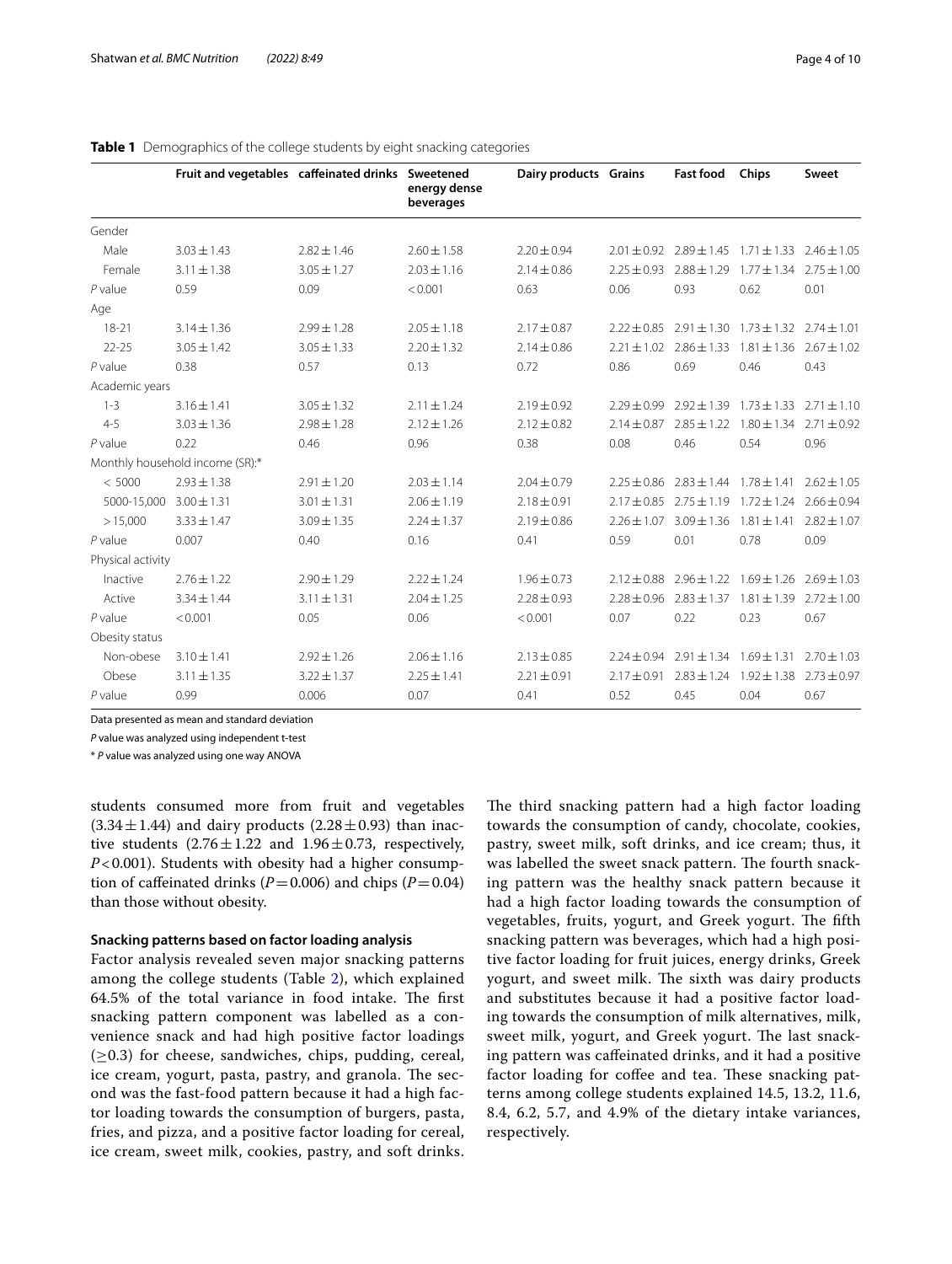|                  | Convenience<br>snack | <b>Fast foods</b> | Sweet snacks | <b>Healthy snacks</b> | <b>Beverages</b> | Dairy products<br>and substitutes | Caffeinated<br>drinks |
|------------------|----------------------|-------------------|--------------|-----------------------|------------------|-----------------------------------|-----------------------|
| Cheese           | 0.827                | 0.165             |              | 0.128                 |                  |                                   |                       |
| Sandwiches       | 0.787                |                   | 0.168        | 0.138                 |                  |                                   |                       |
| Chips            | 0.736                | 0.184             | 0.219        |                       | 0.158            |                                   |                       |
| Pudding          | 0.713                | 0.234             | 0.102        | 0.168                 | 0.131            | 0.110                             |                       |
| Cereal           | 0.569                | 0.458             |              | 0.156                 |                  |                                   |                       |
| Ice cream        | 0.518                | 0.353             | 0.504        |                       |                  |                                   |                       |
| Yogurt           | 0.452                |                   | 0.226        | 0.382                 | $-0.145$         | 0.410                             |                       |
| Burger           | 0.126                | 0.860             | 0.318        | 0.104                 |                  |                                   |                       |
| Pasta            | 0.306                | 0.803             |              |                       |                  | 0.117                             |                       |
| Fries            | 0.189                | 0.742             | 0.261        | 0.133                 | 0.268            |                                   |                       |
| Pizza            | 0.215                | 0.699             | 0.272        |                       | $-0.123$         |                                   | 0.103                 |
| Sweet Milk       |                      | 0.457             | 0.330        | $-0.201$              | 0.334            | 0.428                             |                       |
| Candy            | 0.231                | 0.218             | 0.808        | 0.117                 | 0.127            |                                   |                       |
| Chocolate        | 0.125                |                   | 0.795        |                       |                  |                                   |                       |
| Cookies          | 0.165                | 0.332             | 0.765        | 0.131                 |                  |                                   |                       |
| Pastry           | 0.405                | 0.329             | 0.525        | 0.132                 | $-0.131$         | 0.284                             | 0.159                 |
| Vegetables       | 0.203                | 0.104             | 0.100        | 0.827                 |                  |                                   |                       |
| Fruit            | 0.152                |                   | 0.157        | 0.816                 | 0.110            |                                   |                       |
| Fruit Juices     |                      |                   | 0.110        | 0.172                 | 0.693            |                                   |                       |
| Energy drinks    |                      |                   |              | $-0.151$              | 0.662            | 0.218                             | 0.188                 |
| Greek yogurt     |                      |                   |              | 0.421                 | 0.506            | 0.320                             |                       |
| Milk alternative |                      |                   |              | 0.111                 |                  | 0.781                             | 0.126                 |
| Soft drinks      | $-0.209$             | 0.380             | 0.340        | $-0.147$              | 0.219            | 0.528                             |                       |
| Tea              |                      |                   |              |                       |                  |                                   | 0.809                 |
| Coffee           | 0.177                | 0.116             | 0.185        |                       |                  | 0.115                             | 0.737                 |
| Milk             | 0.127                |                   |              | 0.378                 | 0.258            | 0.698                             |                       |
| Granola          | 0.381                | 0.143             | 0.142        | 0.399                 | 0.175            |                                   |                       |
| Total variance   | 14.5%                | 13.2%             | 11.6%        | 8.4%                  | 6.2%             | 5.7%                              | 4.9%                  |

#### <span id="page-4-0"></span>**Table 2** Factor loadings matrix of seven snacking patterns

Factor loadings >0.3 are highlighted in boldAbsolute values <0.3 were excluded for simplicity

## **Demographic data by snacking patterns**

The coefficient Beta and 95% CI for coefficient Beta of the snacking pattern scores during last month based on the demographic data of college students from the general linear model are displayed in Table [3](#page-5-0). Pattern 1 and 2, convenience snacks and fast food: students in early academic years (1–3 years) were associated with higher consumption of convenience snacks  $(P=0.03)$  and fast food  $(P=0.04)$  than senior students. Pattern 4, healthy snacks: students at higher income levels  $(P=0.006)$ and active students  $(P< 0.001)$  had higher healthy pattern scores than students at low- or mid-income levels and inactive students. Pattern 5, beverages: higher pattern scores were associated with male sex  $(P=0.03)$ , active students  $(P=0.01)$ , and students with obesity  $(P=0.02)$ . Pattern 6, dairy products: male students  $(P=0.04)$ , students at higher income levels  $(P=0.04)$ , and students with obesity were associated with greater pattern scores. Pattern 7, cafeinated drinks, students with obesity had higher pattern scores than non-obese students  $(P=0.05)$ .

## **Discussion**

This study aimed to identify snacking patterns among university students in Saudi Arabia and to determine the sociodemographic characteristics of students favoring these snacking patterns. Our results indicated that male students consumed more sweetened beverages, while female students consumed more sweet snacks; students with higher income consumed more fruit and vegetables and fast food than those with middle- to low-income; and physically active students had higher intake of fruits, vegetables, and dairy products than inactive students. Seven snacking patterns were identifed among the college students in this study. Moreover, the analysis showed heterogeneity in food choice among college students following these snacking patterns: students in early college years consumed more from the convenience and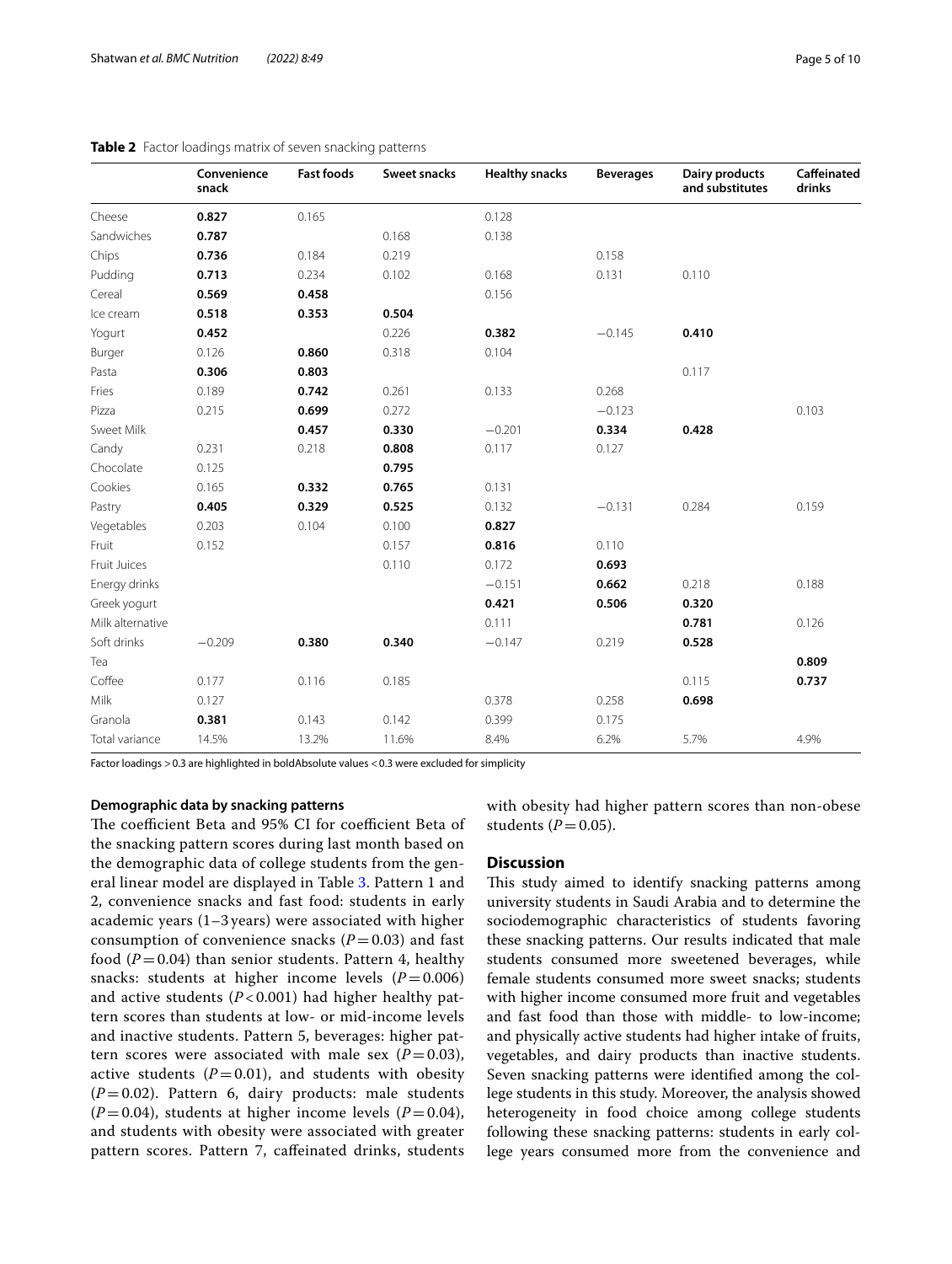$4-5$  −0.06 (-0.1--0.003)

Monthly household income (SR):

5000-15,000 −0.04 (−0.1- 0.03)

 $>15,000$  0.03 ( $-0.05 - 0.1$ ) 0.006 ( $-0.08$ 

Gender

Age

Academic years

Physical activity

Obesity status

|           | Convenience<br>snack     | <b>Fast foods</b>                                               | Sweet snacks               | <b>Healthy snacks</b>      | <b>Beverages</b>             | Dairy products<br>and substitutes | Caffeinated<br>drinks   |
|-----------|--------------------------|-----------------------------------------------------------------|----------------------------|----------------------------|------------------------------|-----------------------------------|-------------------------|
| Gender    |                          |                                                                 |                            |                            |                              |                                   |                         |
| Male      | Reference                | Reference                                                       | Reference                  | Reference                  | Reference                    | Reference                         | Reference               |
| Female    |                          | $0.04 (-0.03 - 0.1)$ $0.001 (-0.08 - 0.1)$ $0.01 (-0.07 - 0.1)$ |                            | $0.01 (-0.1 - 0.1)$        | $-0.1$ ( $-0.2$ $-0.01$ )    | $-0.09(-0.1-$<br>$-0.002$ )       | $0.1$ ( $-0.02 - 0.3$ ) |
| P value   | 0.25                     | 0.97                                                            | 0.71                       | 0.83                       | 0.03                         | 0.04                              | 0.08                    |
| Age       |                          |                                                                 |                            |                            |                              |                                   |                         |
| $18 - 21$ | Reference                | Reference                                                       | Reference                  | Reference                  | Reference                    | Reference                         | Reference               |
| $22 - 29$ | $-0.02(-0.07 -$<br>0.04) | $-0.02$ ( $-0.08$ -<br>0.04)                                    | $-0.02$<br>$(-0.1 - 0.04)$ | $-0.04$ ( $-0.1$ $-0.03$ ) | $-0.01$ ( $-0.07$ -<br>0.06) | $-0.001$<br>$(-0.06 - 0.06)$      | $0.01 (-0.1 - 0.1)$     |
| P value   | 0.52                     | 0.53                                                            | 0.53                       | 0.25                       | 0.87                         | 0.98                              | 0.81                    |

 $-0.01$  ( $-0.08$ -0.05)

 $0.03 (-0.07 - 0.1)$   $0.01 (-0.08 - 0.1)$   $0.0003 (-0.09 - 0.09 - 0.0003)$ 

0.01 (−0.08- 0.1) 0.1 (0.04- 0.1) 0.07 (−0.02- 0.1) 0.1 (−0.003- 0.1) 0.1 (−0.02- 0.3)

 $0.1 (0.1-0.2)$   $0.08 (0.01-0.1)$   $0.06 (-0.003-0.003-0.003-0.003-0.003-0.003-0.003-0.003-0.003-0.003-0.003-0.003-0.003-0.003-0.003-0.003-0.003-0.003-0.003-0.003-0.003-0.003-0.003-0.003-0.003-0.003-0.003-0.003-0.003-0.003-0.0$ 

 $-0.03$  ( $-0.1$ -0.03)

0.1)

0.1)

0.03 (−0.05- 0.1) 0.08 (0.01- 0.1) 0.07 (0.005- 0.1) 0.1 (−0.005- 0.2)

1-3 Reference Reference Reference Reference Reference Reference Reference

< 5000 Reference Reference Reference Reference Reference Reference Reference

Inactive Reference Reference Reference Reference Reference Reference Reference

Non-obese Reference Reference Reference Reference Reference Reference Reference

*P* value 0.03 0.04 0.11 0.12 0.71 0.35 0.53

*P* value 0.09 0.05 0.18 0.006 0.22 0.04 0.22

*P* value 0.06 0.62 0.63 < 0.001 0.01 0.06 0.14

*P* value 0.44 0.92 0.94 0.47 0.02 0.03 0.05

 $-0.003$  ( $-0.07$ -0.07)

 $-0.06$  ( $-0.1$ -0.01)

 $-0.05$  ( $-0.1$ -0.01)

 $-0.05$  ( $-0.1$ -0.03)

0.05)

## <span id="page-5-0"></span>**Table 3** Differences of the adherence

 $-0.06$  ( $-0.1$ --0.003)

 $-0.07$  ( $-0.1$ -0.01)

0.1)

Active 0.05 (-0.003- 0.1) 0.01 (-0.04- 0.08) -0.01 (-0.08-

0.06)

Data presented as Beta coefficient and 95% confidential interval

*P* value was analyzed using a univariate linear regression model

Obese 0.02 (-0.03- 0.08) -0.003 (-0.07-

fast-food pattern, and higher adherence to the healthy snacking pattern was observed among physically active students and students at higher income levels. The beverages pattern was highly associated with male students, physically active students, and students with obesity. The dairy snacking pattern was highly associated with male students, students with high income levels, and students with obesity.

In our study, sex was associated with a higher consumption of unhealthy snack item, sweet beverages among male students and sweet snacks among female students. This finding is consistent with that of other studies in Bangladesh and Jordan, which showed that a higher consumption of sugar-sweetened beverages was associated with male students [\[27](#page-8-21), [28\]](#page-8-22). Moreover, a cross-sectional study conducted among 387 undergraduate students, aged 18–25years at a South African university, indicated that female students consumed more desserts, cakes, biscuits, chocolates, and sweets than male students [[29](#page-8-23)]. In addition, fndings from studies conducted among college students from Kuwait and European countries confrmed that women consumed more sweet snacks than men [[30](#page-8-24), [31\]](#page-8-25). A higher consumption of sugary food was found to be associated with an increased risk of obesity among college students [\[27](#page-8-21)].

The consumption of fast food, another unhealthy snack item, was linked to family income in our study. In line with this, higher socioeconomic class is one factor

 $-0.04$  ( $-0.1-0.1$ )

 $0.07$  ( $-0.1 - 0.2$ )

 $0.1$  ( $-0.03 - 0.2$ )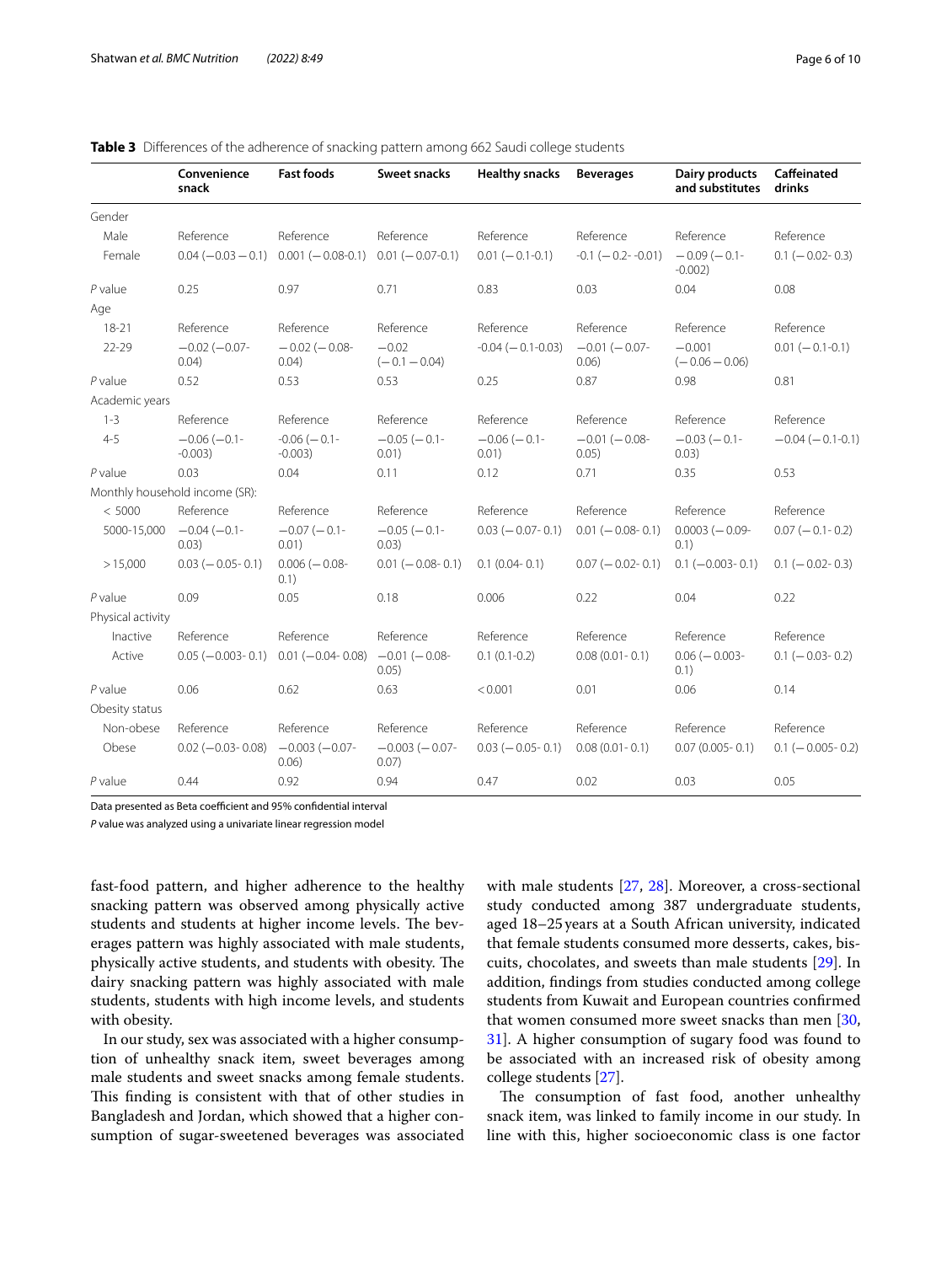positively associated with frequent consumption of fast food according to a systematic review based on data of South Asian college students [[32\]](#page-8-26). In contrast, fast-food consumption was not associated with higher income levels among college students from Pune [\[33](#page-8-27)] and Kuwait [[34\]](#page-8-28). Increased consumption of fast food among college students could be related to limited time, convenience, and taste.

Regarding the association between obesity and the consumption of chips, a meta-analysis based on 18 cross-sectional studies demonstrated that higher sodium intake was associated with increased BMI [\[35\]](#page-8-29). In line with this, a large cohort of 6545 adolescents aged 12 to 19years, from the United States showed that adolescents who were overweight or obese consumed more sodium from snacks compared to normal-weight adolescents [[36\]](#page-8-30). However, a cross-sectional study showed that the increased consumption of salty snacks (including potato chips) was not associated with obesity among Serbian high school and college students [\[37](#page-8-31)].

Our study observed a higher consumption of cafeinated drinks among students with obesity than among those without. In line with this fnding, overweight female college students from Riyadh had a signifcantly higher prevalence of coffee consumption than nonconsumers [[38\]](#page-8-32). Another study conducted on Chinese medical college students found that cafeinated drink consumption was signifcantly associated with increased body mass [\[39](#page-8-33)]. Among United States college students, the most consumed caffeinated drink was coffee, followed by energy drinks [[40\]](#page-8-34).

The consumption of healthy snack items, fruit and vegetables, was associated family income and physical activity in our study. Results from a cross-sectional study conducted among Kuwaiti college students showed that higher income was associated with increased consumption of vegetables among male students; however, the opposite was observed among female students [\[41](#page-8-35)]. Previous studies have confrmed that income has a positive impact on fruit and vegetable consumption [\[42](#page-8-36), [43](#page-8-37)]. Regarding the level of physical activity, Dutch university students who did not adhere to physical activity guidelines had a low fruit and vegetable intake [[44](#page-8-38)]. Data from 717 Brazilian college students showed that an extra 35 and 47minutes per day of physical activity for men and women, respectively, was associated with an increase in one serving of fruits and vegetables [[45](#page-8-39)]. Students that tend to adhere to a healthy lifestyle are more physically active and consume more fruits and vegetables.

Another healthy snack food that was associated with the level of physical activity among students was intake of the dairy products. A cross-sectional study conducted on 2610 individuals aged 18 to 59years found that yogurt consumers were more physically active during leisure time [\[46](#page-8-40)]. Similarly, a study conducted on children and adolescents showed that higher levels of physical activity were associated with higher consumption of milk and dairy products in both boys and girls [\[47](#page-8-41)]. Dairy products are considered as a good source of nutrients that enhance the health and bone mass, which is important for athletes; thus students with higher physical activity tend to increase their consumption of dairy products.

Few studies have assessed snacking patterns using cluster or factor analysis. Among the Colombian population, packaged food (including sweets or candy, soft drinks, sausage, and fast food), fruit and vegetables/dairy, and traditional starch were identifed as snacking patterns [\[3](#page-7-1)]. Another study conducted on adults in the United States found 10 patterns of snacking. These included cakes, cookies, pastries, sweet vegetables or legumes, alcohol, milk dessert, crackers or salty snacks, soft drinks, other grains, whole fruits, and coffee or tea  $[11]$  $[11]$ . Among Chinese children and adolescents, the major snacking patterns identifed were fruits, dairy products, fruit products, and beverages [[23](#page-8-17)].

In our study academic years were associated with two of unhealthy snack patterns, convenience, and fast-food patterns. A convenience dietary pattern (containing crisps and savory snacks, white bread, pasta, rice, and chips) was identifed among 1448 university students in the United Kingdom. However, that dietary pattern was not in line with our study's fndings, as no association was confrmed between the convenience dietary pattern and academic years, and the mean score for students at year 4 and higher was higher than the mean score of students in their early years at a university [[17](#page-8-10)]. Several previous studies have demonstrated a higher consumption of fast food among college students [[34,](#page-8-28) [48](#page-9-0), [49\]](#page-9-1), but no correlation with academic year has been found. It could be that an increase academic stress in the later years of college lead to an increased consumption of convenience food among senior students.

Our results showed that male students, active students, and students with obesity had a higher consumption of beverages than their counterparts. A cross-sectional study conducted on 1138 college students showed that 68% of men consumed sugary drinks daily compared to 55% of women, and the sugary drinks included fruit juices, milk, soft drinks, and energy drinks [[50\]](#page-9-2). Another study conducted among Polish adults showed that the consumption of sugarsweetened beverages was higher among men than among women [[51](#page-9-3)]. Data obtained from the Chinese National Survey among children and adolescents aged 6–17 years observed that children and adolescents with high physical activity had a higher consumption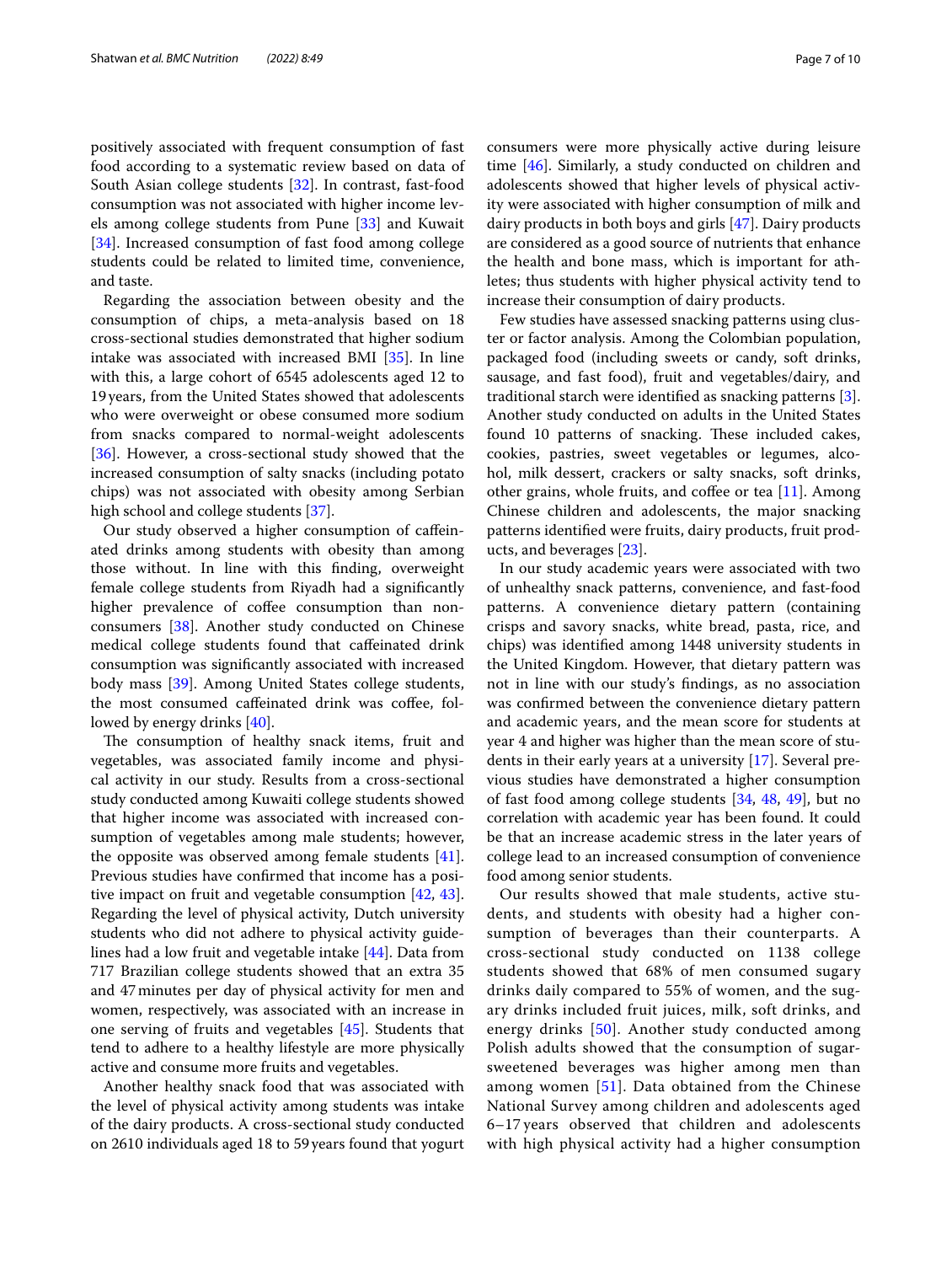of sugar-sweetened beverages than those without, and a higher consumption of sugar-sweetened beverages was associated with abdominal obesity but not general obesity [[52](#page-9-4)]. In contrast, children in the United States consuming high amounts of sugar-sweetened fruit drinks or soft drinks were at a higher risk of being overweight or obese [[53\]](#page-9-5).

Healthy snack pattern was associated with physical activity and family income. In line with our findings, a study conducted among university students from the United Kingdom aimed to assess their dietary pattern and confirmed a positive association between the health-conscious pattern (including fish, fruits, vegetables, oats, and low-fat yogurt) and physical activity level. Higher adherence to the health-conscious pattern was observed among very active students than among not very active students [[17](#page-8-10)]. Previously, we mentioned that a higher income level increased the consumption of fruits and vegetables, which are the main factors in the healthy snack pattern.

Regarding the findings for the dairy product pattern, a previous study showed that male students had a higher mean consumption of dairy products than female students  $[54]$  $[54]$ . In addition, a higher income level was associated with a higher dairy product score [[41](#page-8-35)]. The BMI of individuals is related to dairy product consumption [[55](#page-9-7)]. However, a meta-analysis of randomized control trials and a longitudinal study demonstrated a beneficial effect of dairy intake on body weight [[56](#page-9-8), [57](#page-9-9)].

The present study has several strengths. First, to the best of our knowledge, this is the first study to report snacking patterns using factor analysis methods among college students in Saudi Arabia. The intake of snack food items was measured using the FFQ, which is considered appropriate for assessing dietary patterns, captures a longer period than the 24-hour recall, and is suitable for large sample sizes [\[17\]](#page-8-10). Additionally, a short food checklist is preferable to a long checklist because it reduces respondent fatigue and reporting errors. However, this study has some potential limitations that should be mentioned. Given the cross-sectional design of the study, the results could not establish causal associations. Additionally, the study sample was not representative of the different age groups in the population in relation to patterns of snack consumption, which may limit the generalizability of our findings. Future studies are needed to examine children and adolescents, and adults. Another limitation is that factor analysis involves factor analysis involves subjective decisions as determining factors included in dietary pattern based on eigenvalues, scree plots [[58\]](#page-9-10).

## **Conclusions**

This study provides insight into the snacking dietary patterns of Saudi college students along with their association with sociodemographic information. Seven snacking patterns were identifed, some of which were considered healthy and unhealthy dietary habits. Family income and physical activity were shown to afect adherence to the healthy snacking pattern. These fndings may be helpful in the future for developing adequate nutrition education programs that promote health by adhering to healthy snack choices in this critical age group. Moreover, further studies are needed to confrm these fndings and to investigate snacking patterns among other age groups in Saudi Arabia.

#### **Abbreviations**

BMI: Body mass index; FFQ: Food frequency questionnaire.

#### **Acknowledgments**

Not applicable.

#### **Authors' contributions**

Conceptualization, N.M. Almoraie., I.M.S., and N.M. Aljefree.; Methodology, N.M. Almoraie and I.M.S.; Formal analysis, N.M. Almoraie. and I.M.S.; Writing—original draft preparation, N.M. Almoraie., I.M.S., and N.M. Aljefree. All the authors have read and agreed to the published version of the manuscript.

#### **Funding**

This study received no external funding.

#### **Availability of data and materials**

The datasets generated and/or analyzed during this study are not publicly available because of the use of data for further publications but are available from the corresponding author upon reasonable request.

#### **Declarations**

#### **Ethics approval and consent to participate**

This study was approved by the Biomedical Ethics Research Committee of King Abdul-Aziz University (reference number: 9-21) and conducted in accordance with the Declaration of Helsinki. Informed consent was obtained from all the participants involved in the study.

#### **Consent for publication**

Not applicable.

#### **Competing interests**

The authors declare no conficts of interest.

Received: 16 February 2022 Accepted: 10 May 2022 Published online: 19 May 2022

#### **References**

- <span id="page-7-0"></span>1. Syed NK, Syed MH, Meraya AM, Albarraq AA, Al-Kasim MA, Alqahtani S, et al. The association of dietary behaviors and practices with overweight and obesity parameters among Saudi university students*.* PLoS One. 2020;15:e0238458.
- 2. Al Qauhiz NM. Obesity among Saudi female university students: dietary habits and health behaviors. J Egypt Public Health Assoc. 2010;85:45–59.
- <span id="page-7-1"></span>3. Herrán OF, Villamor E, Quintero-Lesmes DC. Adherence to a snacking dietary pattern is decreasing in Colombia among the youngest and the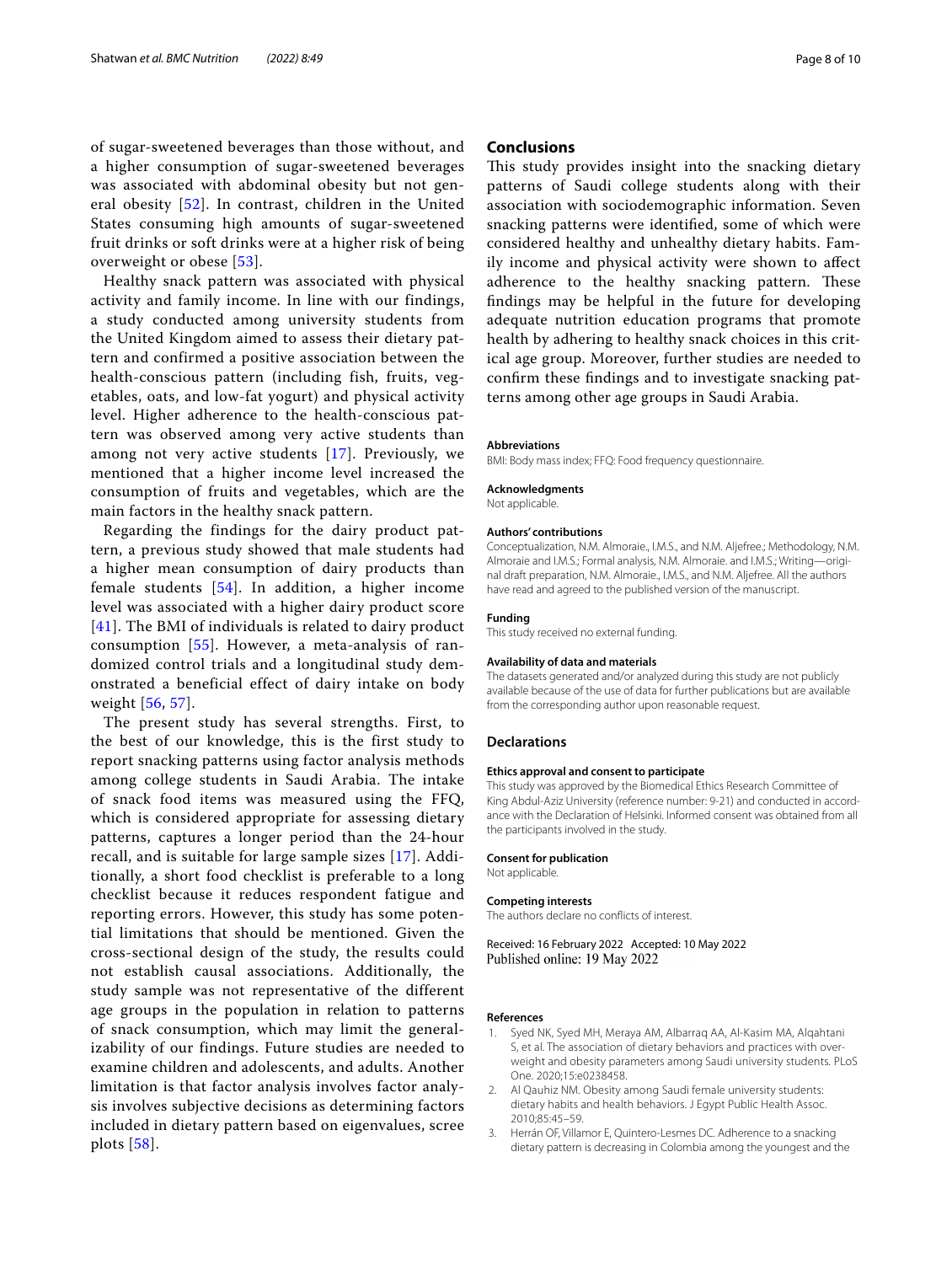wealthiest: results of two representative national surveys. BMC Public Health. 2019;19:1702.

- <span id="page-8-0"></span>4. Savige G, Macfarlane A, Ball K, Worsley A, Crawford D. Snacking behaviours of adolescents and their association with skipping meals. Int J Behav Nutr Phys Act. 2007;4:36.
- <span id="page-8-1"></span>5. Astrup A, Bovy MW, Nackenhorst K, Popova AE. Food for thought or thought for food?--a stakeholder dialogue around the role of the snacking industry in addressing the obesity epidemic. Obes Rev. 2006;7:303–12.
- <span id="page-8-2"></span>6. Mithra P, Unnikrishnan B, Thapar R, Kumar N, Hegde S, Mangaldas Kamat A, et al. Snacking behaviour and its determinants among college-going students in coastal South India. J Nutr Metab. 2018;2018:6785741.
- <span id="page-8-3"></span>7. Bertéus Forslund H, Torgerson JS, Sjöström L, Lindroos AK. Snacking frequency in relation to energy intake and food choices in obese men and women compared to a reference population. Int J Obes (Lond). 2005;29:711–9.
- 8. Bes-Rastrollo M, Sanchez-Villegas A, Basterra-Gortari FJ, Nunez-Cordoba JM, Toledo E, Serrano-Martinez M. Prospective study of self-reported usual snacking and weight gain in a Mediterranean cohort: the SUN project. Clin Nutr. 2010;29:323–30.
- <span id="page-8-4"></span>9. Mirmiran P, Aghayan M, Bakhshi B, Hosseinpour-Niazi S, Azizi F. Socioeconomic status and lifestyle factors modifes the association between snack foods intake and incidence of metabolic syndrome. Nutr J. 2021;20:70.
- <span id="page-8-5"></span>10. Sedek R. Association between snacking patterns, energy and nutrient intake and body mass index among school adolescents in Kuala Lumpur. Am J Food Nutr. 2012;2:2012.
- <span id="page-8-6"></span>11. Nicklas TA, O'Neil CE, Fulgoni VL 3rd. Snacking patterns, diet quality, and cardiovascular risk factors in adults. BMC Public Health. 2014;14:388.
- <span id="page-8-7"></span>12. Al-Rethaiaa AS, Fahmy AE, Al-Shwaiyat NM. Obesity and eating habits among college students in Saudi Arabia: a cross sectional study. Nutr J. 2010;9:39.
- 13. Yahia N, Achkar A, Abdallah A, Rizk S. Eating habits and obesity among Lebanese University students. Nutr J. 2008;7:32.
- <span id="page-8-8"></span>14. Sakamaki R, Toyama K, Amamoto R, Liu CJ, Shinfuku N. Nutritional knowledge, food habits and health attitude of Chinese university students--a cross sectional study*.* Nutr J. 2005;4:4.
- <span id="page-8-9"></span>15. Tam R, Yassa B, Parker H, O'Connor H, Allman-Farinelli M. University students' on-campus food purchasing behaviors, preferences, and opinions on food availability. Nutrition. 2017;37:7–13.
- <span id="page-8-16"></span>16. Spanos D, Hankey CR. The habitual meal and snacking patterns of university students in two countries and their use of vending machines. J Hum Nutr Diet. 2010;23:102–7.
- <span id="page-8-10"></span>17. Sprake EF, Russell JM, Cecil JE, Cooper RJ, Grabowski P, Pourshahidi LK, et al. Dietary patterns of university students in the UK: a cross-sectional study. Nutr J. 2018;17:90.
- <span id="page-8-11"></span>18. Venkaiah K, Brahmam GNV, Vijayaraghavan K. Identifcation of dietary patterns by factor analysis and study of the relationship with nutritional status of rural adolescents using factor scores. J Health Popul Nutri. 2015;34:1–8.
- <span id="page-8-12"></span>19. Deanship of Admission and Registration in King Abdulaziz University. 25 November 2020; 2019.<https://www.kau.edu.sa/Content-0-EN-2384>.
- <span id="page-8-13"></span>20. Raosoft. Sample size calculator; 2004. [http://www.raosoft.com/sampl](http://www.raosoft.com/samplesize.html) [esize.html.](http://www.raosoft.com/samplesize.html) Accessed 25 Nov 2020.
- <span id="page-8-14"></span>21. Aljefree NM, Shatwan IM, Almoraie NM. Impact of the intake of snacks and lifestyle behaviors on obesity among university students living in Jeddah, Saudi Arabia. Healthcare. 2022;10(2):400.
- <span id="page-8-15"></span>22. World Health Organization. Body mass index—BMI. [https://www.euro.](https://www.euro.who.int/en/health-%20%20topics/diseaseprevention/nutrition/a-healthy-lifestyle/body-mass-index-bmi) [who.int/en/health- topics/diseaseprevention/nutrition/a-healthy-lifes](https://www.euro.who.int/en/health-%20%20topics/diseaseprevention/nutrition/a-healthy-lifestyle/body-mass-index-bmi) [tyle/body-mass-index-bmi.](https://www.euro.who.int/en/health-%20%20topics/diseaseprevention/nutrition/a-healthy-lifestyle/body-mass-index-bmi) Accessed 25 Nov 2020.
- <span id="page-8-17"></span>23. Ouyang Y, Wang H, Wang D, Wang Z, Zhang J, Du W, et al. Snacking food pattern among Chinese children and adolescents in twelve provinces. Wei Sheng Yan Jiu. 2016;45:868–75.
- <span id="page-8-18"></span>24. Schwerin HS, Stanton JL, Smith JL, Riley AM, Brett BE. Food, eating habits, and health: a further examination of the relationship between food eating patterns and nutritional health. Am J Clin Nutr. 1982;35(5);Suppl:1319–25.
- <span id="page-8-19"></span>25. Bountziouka V, and Panagiotakos DB. The role of rotation type used to extract dietary patterns through principal component analysis, on their short-term repeatability. J Data Sci. 2012;10:19–36.
- <span id="page-8-20"></span>26. Shu L, Shen XM, Li C, Zhang XY, Zheng PF. Dietary patterns are associated with type 2 diabetes mellitus among middle-aged adults in Zhejiang Province, China. Nutr J. 2017;16:81.21.
- <span id="page-8-21"></span>27. Bawadi H, Khataybeh T, Obeidat B, Kerkadi A, Tayyem R, Banks A, et al. Sugar-sweetened beverages contribute signifcantly to college students' daily caloric intake in Jordan: soft drinks are not the major contributor. Nutrients. 2019;11:1058.
- <span id="page-8-22"></span>28. Bipasha MS, Raisa TS, Goon S. Sugar sweetened beverages consumption among university students of Bangladesh*.* Int J Public Health Sci (IJPHS). 2017;6:157.
- <span id="page-8-23"></span>29. Nakhooda Re, Wiles N. Consumption of added sugars among undergraduate students at a South African university and its association with BMI*.* S Afr J Clin Nutr. 2018;33:1–8.
- <span id="page-8-24"></span>30. Alkazemi D. Gender diferences in weight status, dietary habits, and health attitudes among college students in Kuwait: a cross-sectional study. Nutr Health. 2019;25:75–84.
- <span id="page-8-25"></span>31. El Ansari W, Stock C, Mikolajczyk RT. Relationships between food consumption and living arrangements among university students in four European countries - a cross-sectional study*.* Nutr J. 2012;11:28.
- <span id="page-8-26"></span>32. Saha S, Al Mamun MAAl, Kabir MR. Factors afecting fast food consumption among college students in South Asia: a systematic review*.* J Am Coll Nutr. 2021;22:1–11.
- <span id="page-8-27"></span>33. Mahajan SA, Gothankar JS. Fast food consumption pattern amongst undergraduates of various disciplines of private colleges in Pune. Int J Community Med Public Health. 2019;7.
- <span id="page-8-28"></span>34. Shaban L, Alkazemi D. Trends in fast-food consumption among Kuwaiti youth*.* Int J Prev Med. 2019;10:44.
- <span id="page-8-29"></span>35. Moosavian SP, Haghighatdoost F, Surkan PJ, Azadbakht L. salt and obesity: a systematic review and meta-analysis of observational studies. Int J Food Sci Nutr. 2017;68:265–77.
- <span id="page-8-30"></span>36. Tripicchio GL, Kachurak A, Davey A, Bailey RL, Dabritz LJ, Fisher JO. Associations between snacking and weight status among adolescents 12–19 years in the United States. Nutrients. 2019;11:1486.
- <span id="page-8-31"></span>37. Timic JB, Kotur-Stevuljevic J, Boeing H, Krajnovic D, Djordjevic B, Sobajic S. A cross-sectional survey of salty snack consumption among Serbian urban-living students and their contribution to salt intake. Nutrients. 2020;12:3290.
- <span id="page-8-32"></span>38. Alfawaz HA, Khan N, Yakout SM, Khattak MNK, Alsaikhan AA, Almousa AA, et al. Prevalence, predictors, and awareness of coffee consumption and its trend among Saudi female students. Int J Environ Res Public Health. 2020;17:7020.
- <span id="page-8-33"></span>39. Zhang Y, Xiong Y, Dong J, Guo T, Tang X, Zhao Y. Cafeinated drinks intake, late Chronotype, and increased body mass index among medical students in Chongqing, China: a multiple mediation model. Int J Environ Res Public Health. 2018;15:1721.
- <span id="page-8-34"></span>40. Mahoney CR, Giles GE, Marriott BP, Judelson DA, Glickman EL, Geiselman PJ, et al. Intake of caffeine from all sources and reasons for use by college students. Clin Nutr. 2019;38:668–75.
- <span id="page-8-35"></span>41. Alkazemi D, Salmean Y. Fruit and vegetable intake and barriers to their consumption among university students in Kuwait: a cross-sectional survey*.* J Environ Public Health. 2021;2021:9920270.
- <span id="page-8-36"></span>42. French SA, Tangney CC, Crane MM, Wang Y, Appelhans BM. Nutrition quality of food purchases varies by household income: the SHoPPER study. BMC Public Health. 2019;19:231.
- <span id="page-8-37"></span>43. Lallukka T, Pitkäniemi J, Rahkonen O, Roos E, Laaksonen M, Lahelma E. The association of income with fresh fruit and vegetable consumption at diferent levels of education. Eur J Clin Nutr. 2010;64:324–7.
- <span id="page-8-38"></span>44. van den Bogerd N, Maas J, Seidell JC, Dijkstra SC. Fruit and vegetable intakes, associated characteristics and perceptions of current and future availability in Dutch university students. Public Health Nutr. 2019;22:1951–9.
- <span id="page-8-39"></span>45. Tassitano RM, Martins CMdL, Cabral PC, Mota J, Tenório MCM, Silva GAPd. Psychosocial factors and physical activity as predictors of fruit and vegetable intake in college students*.* Rev Nutr 2016;29:173–83.
- <span id="page-8-40"></span>46. Possa G, Corrente JE, Fisberg M. Yogurt consumption is associated with a better lifestyle in Brazilian population. BMC Nutr. 2017;3:29.
- <span id="page-8-41"></span>47. Manz K, Mensink GBM, Finger JD, Haftenberger M, Brettschneider AK, Lage Barbosa C, et al. Associations between physical activity and food intake among children and adolescents: results of KiGGS wave 2. Nutrients. 2019;11:1060.